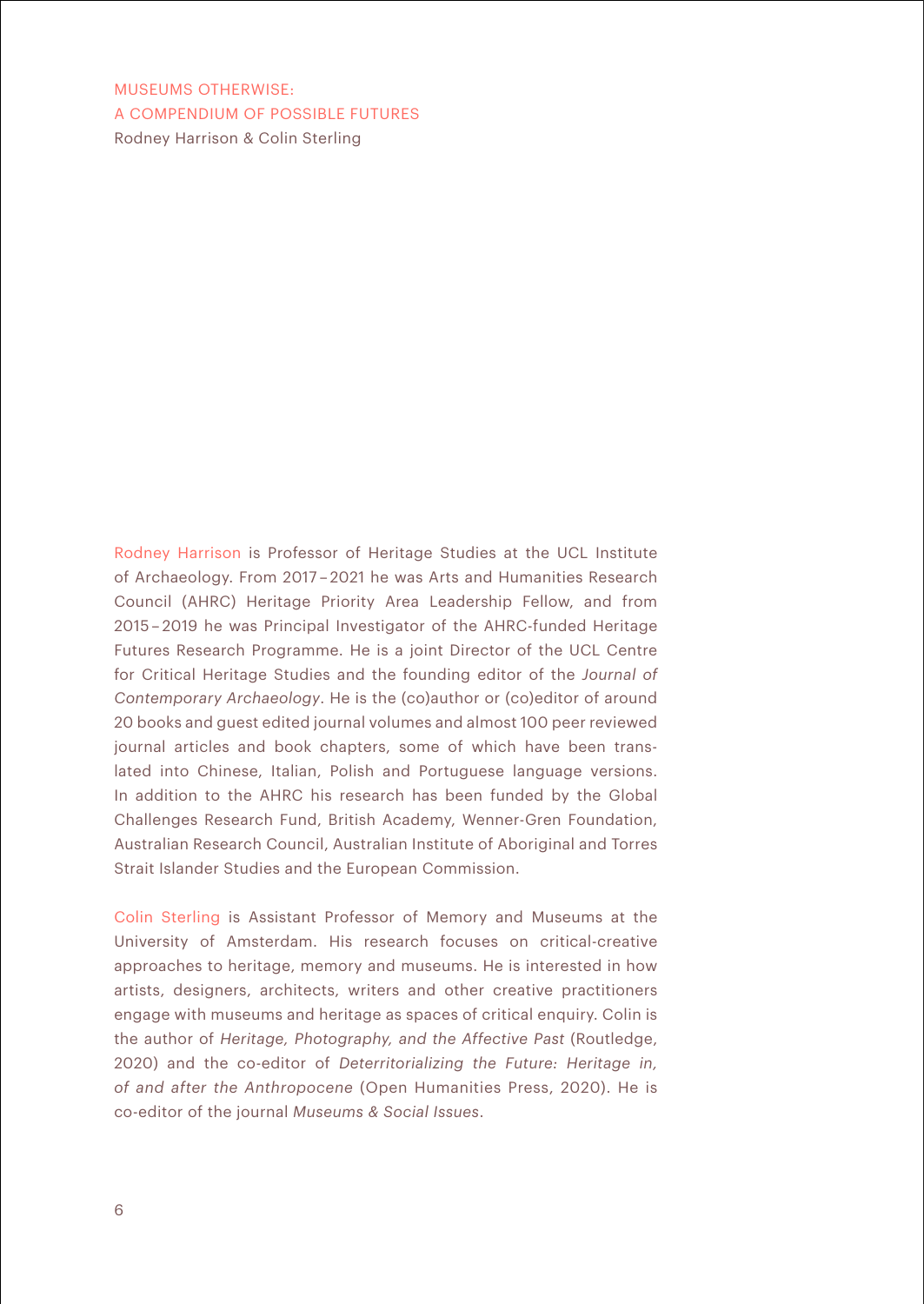## Reimagining

This book is not a typical academic edited volume. Nor does it subscribe to the usual dictates of an exhibition catalogue. It does not seek to provide a comprehensive overview of work on climate change and museums or claim to have discovered One Quick Trick to Solve the Climate Emergency. Instead, the book reflects the main characteristics of the *Reimagining Museums for Climate Action* project: it is collaborative, distributed, conversational, subversive, nomadic and, at times, playful. The arguments it puts forward emerge through dialogue and speculation just as much as they respond to and build on empirical research. In this sense, the book is perhaps best seen as a partial and in many ways still evolving artefact of the *Reimagining Museums* project. It can be read from cover-to-cover, or its varied contents can be traversed in a less rigid fashion. It is one "output" among many, and its main aim is to prompt further transdisciplinary alliances, rather than set out a particular position or manifesto. To this end, the book invites peripatetic readings and strange deviations. It is anchored by eight concepts that reflect the diversity and creativity of museums, but it is also motivated by a desire to (re)situate this field within a broader set of debates on the roots of social and environmental injustice, and the role of museums in these histories.

Our earliest conversations about the *Reimagining Museums* project took place in January 2020, when news of a novel coronavirus was still relatively muted. As the gravity and urgency of COVID-19 became apparent, timelines and priorities shifted. With many museums closed and COP26 postponed, we debated whether to continue the project. Other tasks and responsibilities, both personal and professional, seemed infinitely more pressing than the call to "reimagine" a particular field of practice. And yet COVID-19 has also been a stark reminder of the constant need for reflection and reimagination across all walks of life. As Arundhati Roy wrote in the early weeks of the pandemic, such a rupture can be

'a portal, a gateway between one world and the next. We can choose to walk through it, dragging the carcasses of our prejudice and hatred, our avarice, our data banks and dead ideas, our dead rivers and smoky skies behind us. Or we can walk through lightly, with little luggage, ready to imagine another world. And ready to fight for it.<sup>1</sup>

The necessity of "reimagining" the world was also brought into sharp focus by that other seismic event of 2020: the murder of George Floyd in Minneapolis and the subsequent intensification of Black Lives Matter protests across the world. The growth of the BLM movement crystallised and accentuated a range of issues simmering beneath the surface of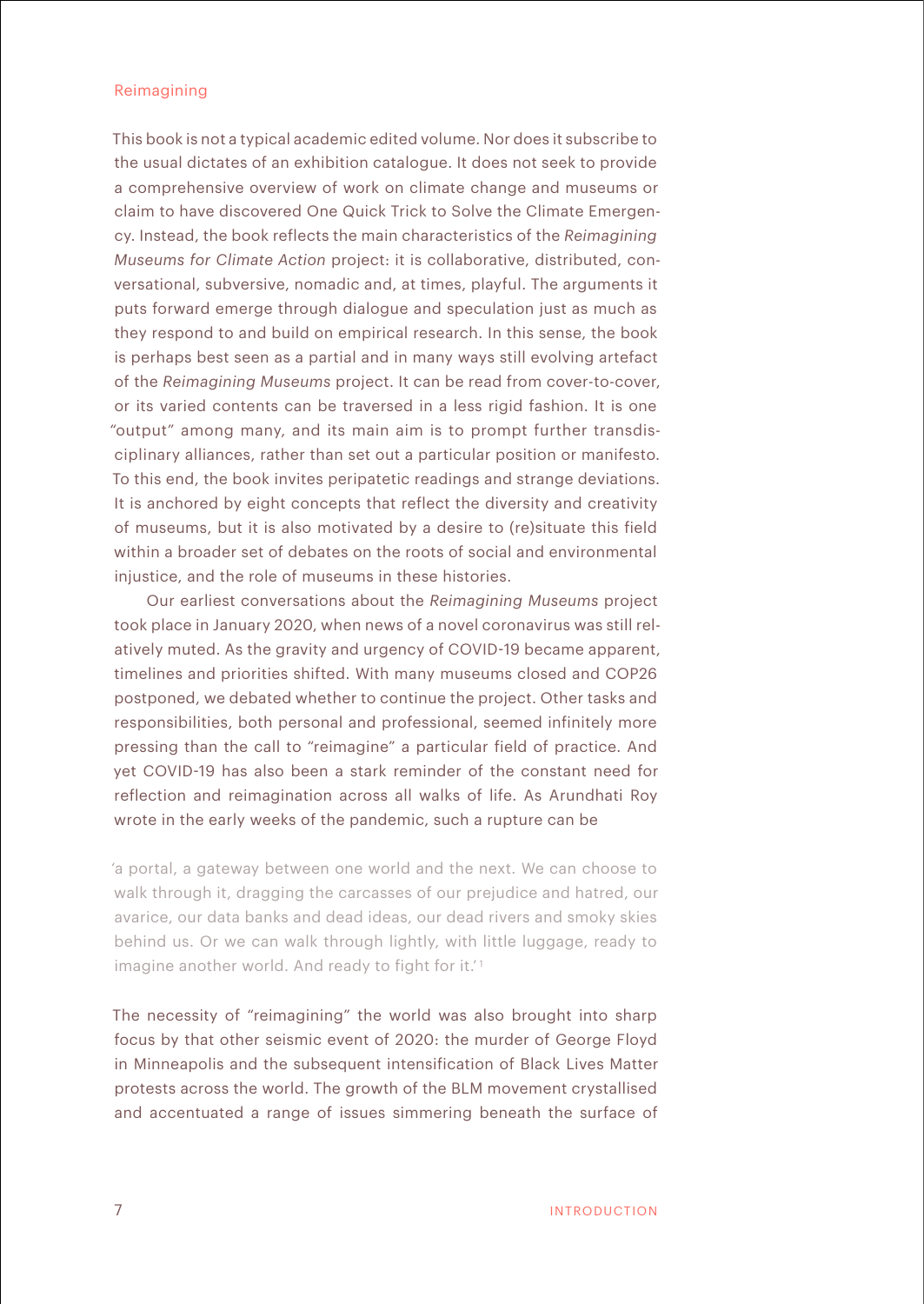museological discourse and practice for at least the past decade, not least around questions of decolonisation, restitution, diversity and inclusion. Whether or not this will be a watershed moment for the cultural sector remains to be seen, but there is a sense that certain ways of working and ways of thinking should not – indeed cannot – go "back to normal." As filmmaker and activist Ashish Ghadiali argues in this volume (see 'Genealogies of the Emergency'), the events of 2020 may well come to be understood a 'precursor of the consciousness and the awareness that is to come … the impacts of that event [the murder of George Floyd and the BLM protests] will be felt over exactly the same timeframe in which the transition towards global justice, towards ecological equilibrium, has to unfold.'

As Ghadiali highlights, the pandemic and the widespread calls for racial justice seen across the world cannot be disentangled from the climate crisis. This is not to say that climate change "transcends" COVID-19 and BLM, or that it represents a "bigger problem" on the horizon, as some commentators have suggested, but rather that it prefigures, intensifies and in many ways undergirds crises as seemingly disparate as biodiversity loss and systemic racism. Here again Ghadiali provides a useful provocation for thinking through these interwoven problems, arguing that understanding the roots of climate change means understanding 'the 500-year history of slavery, of colonialism, of neoliberal structural adjustment, as part of one continuous narrative.' Only by recognising the multiple connections between these 'seeds of oppression,' as Ghadiali puts it, can we 'start to create a community of care around the world.'

It is in this light that *Reimagining Museums for Climate Action* can also be seen as a call to reimagine museums for a post-pandemic world, or for racial and social justice, or for care and reciprocity between human and non-human kin. "Climate action" in our reading crosses all these registers and more. Within policy circles, the two main pillars of climate action – mitigation and adaptation – help to guide the reduction of greenhouse gas emissions and implement the changes necessary to adapt to a warming world. Museums can contribute to both these trajectories in various ways, but they are also well placed to address the social, cultural, political and economic dimensions of the climate crisis. They can encourage new forms of governance and participation, support progressive research and education, and (potentially) provoke systemic change across society. At the same time, climate change poses significant challenges to the way museums operate. Practices of collecting, conservation, exhibition making and community engagement may all need to be rethought in times of rapid social and environmental change. What might museums look like in a world altered by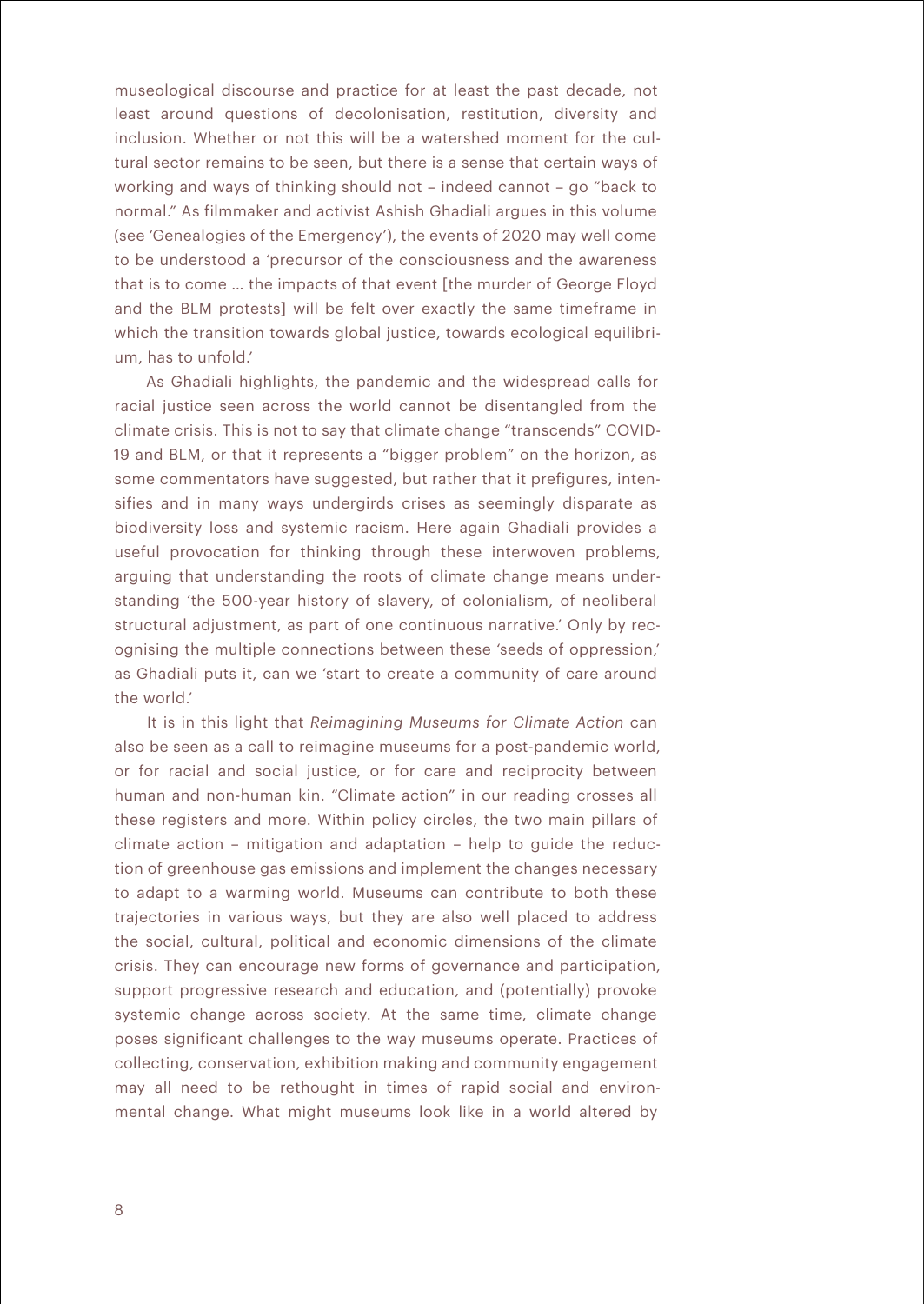rising seas and intense heat domes? How will they function and who will they serve? What role might they play in reconnecting nature and society, and in combatting the knotted problems of climate change, inequality and social justice?

This book approaches these questions through dialogue, concrete case studies and speculative proposals. There is a sense across the following pages that we may well be at an epistemic (or even existential) "tipping point" when it comes to museums, galleries and other cultural institutions. What has come before no longer seems fit for purpose. The cultural infrastructures of the fossil-fuel era risk being stranded in the same way as outmoded extractivist mining technologies if they do not evolve to meet the challenges of a warming planet. Here it should be noted that many museums would not be innocent victims of such a collapse. The emergence and spread of museums around the world is closely bound up with many of the forces that have led the planet to the brink of climate breakdown, including the separation of human and non-human life; the marginalisation and oppression of Black, Indigenous and minority ethnic peoples; and the celebration of progress narratives dependent on unlimited economic growth. Recent years have witnessed a profound shift in the way museums engage with such legacies, but their underlying logics of preservation, interpretation, curating, education and research remain largely unchallenged.

*Reimagining Museums for Climate Action* seeks to push these debates forward through critique and creativity. It advocates for a kind of forwardness that is also an unravelling: a deep questioning of the way things have been done that can also act as a framework for what might be possible. The conversations and essays included in this volume speak to this idea in different ways, responding to and building on a set of core "concepts" developed for the *Reimagining Museums* project and exhibition, held at Glasgow Science Centre from June to November 2021. Below we give a brief background to the project, before revisiting some of the key themes and questions that have emerged through this ongoing process of reimagining.

## Process

How can we expand the dialogue around museums, and how might we move from speculating about what museums could be, to practically reimagining their role in and for the future?

*Reimagining Museums for Climate Action* began life as an international design and ideas competition. Launched on International Museums Day 2020, the competition aimed to open up the discussion around the subject of museums and climate change to new publics and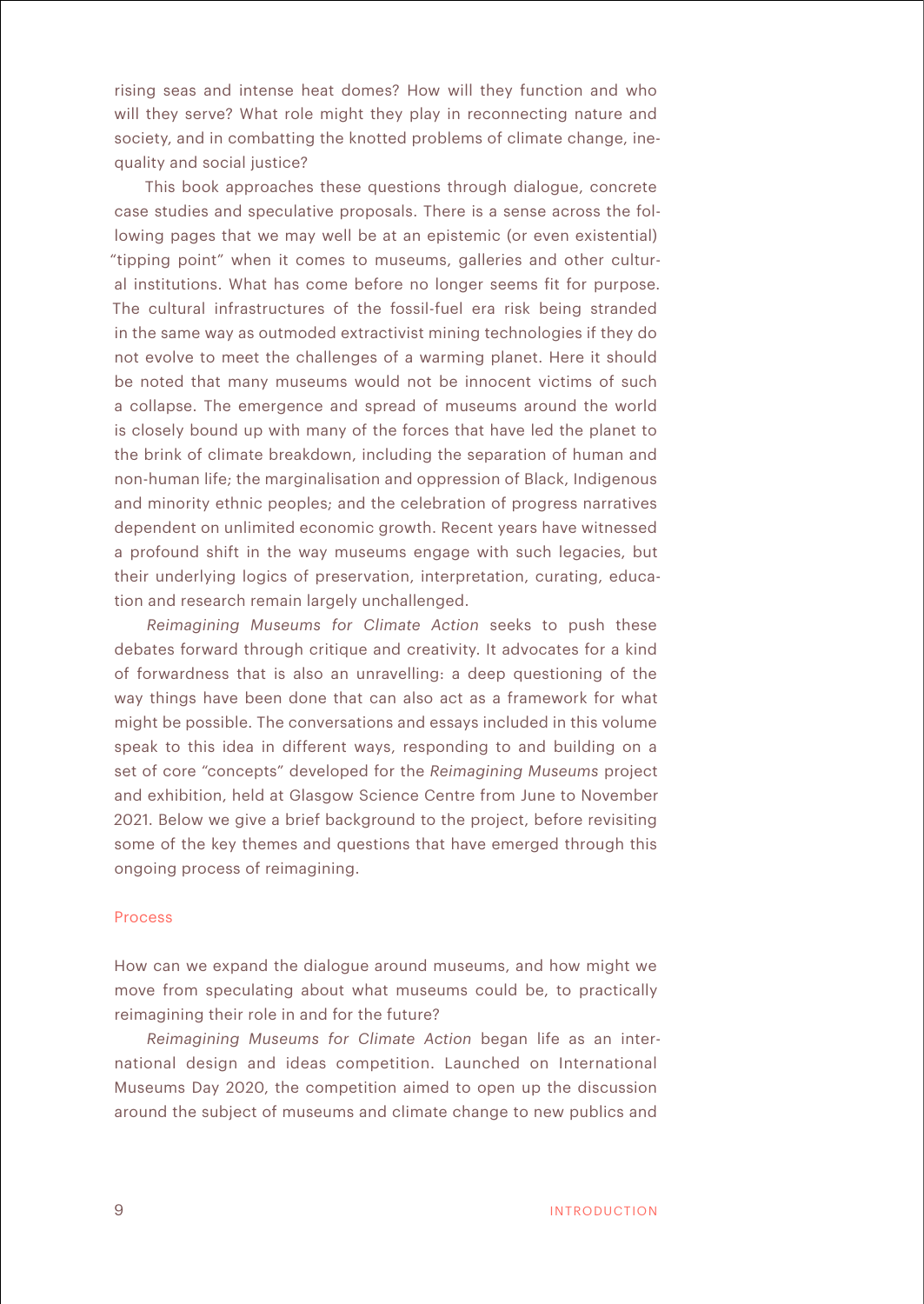new constituents, asking how museums could help society make the deep, transformative changes needed to achieve a net-zero or zero-carbon world. Rather than focus on a specific location or type of museum, the competition invited proposals that aimed to unsettle and subvert the very foundations of museological thinking to support and encourage meaningful climate action. It specifically asked for design and concept proposals that were radically different from the "traditional" museum, or that explored new ways for traditional museums to operate. The competition brief invited 'designers, architects, academics, artists, poets, philosophers, writers, museum professionals, Indigenous groups, community groups and the public at large to radically (re)imagine and (re) design the museum as an institution, to help bring about more equitable and sustainable futures in the climate change era.' We received over 500 expressions of interest from around the world, resulting in 264 submissions from 48 countries. These ranged from the fantastical to the highly practical, and encompassed a broad spectrum of museum typologies (social history, science, community, natural history etc.).

Following the competition, eight teams were invited to be part of an exhibition at Glasgow Science Centre which would open in advance of, and continue during, COP26. The exhibition was integrated with the science centre's permanent *Powering the Future* exhibit to highlight the crucial role cultural institutions have to play in shaping the world of tomorrow. Crucially, this way of designing a temporary exhibition in and around under-utilised spaces within an existing permanent exhibition mirrored aspects of the competition brief itself, forcing us and our designers to practically explore ways of reimagining an existing exhibition for climate action. This experiment was challenging, but rewarding, creating unexpected synergies and juxtapositions between permanent and temporary exhibits. The exhibitors included established designers, curators, academics, sound artists, digital specialists, Indigenous filmmakers, emerging architectural practices and museum managers – a good example of the transdisciplinary conversations and alliances required to "reimagine" museums in any meaningful way. Their concepts are included in these pages, along with varied essays and reflections on the broader ideas of the project. The international scope of the competition also underlined the fact that critical and creative thinking about museums often involves moving between different scales and contexts, from the hyper-local to the planetary, from city centres to forest ecosystems.

A number of different research trajectories came together in co-authoring the competition brief, including Henry McGhie's policyoriented work on museums and the Sustainable Development Goals<sup>2</sup>, Harrison's speculative approach to heritage as a future-making practice<sup>3</sup>, and Sterling's interest in critical-creative design practices in heritage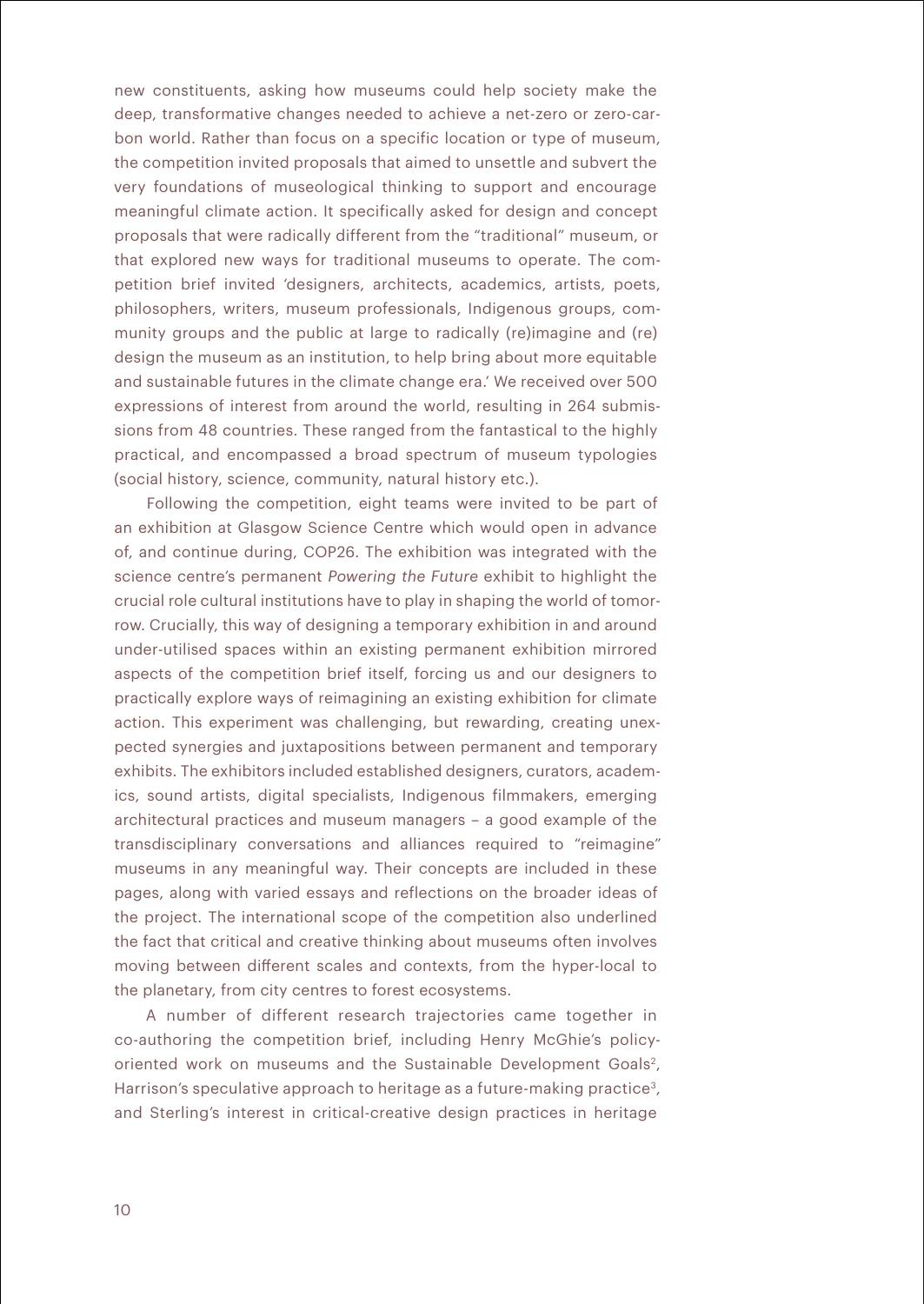and museums<sup>4</sup>. While these trajectories overlap in some ways, the gaps and tensions between research that is quite theoretical in outlook and work that is more concerned with policy and practice provided a useful foundation for thinking holistically about museums and climate action. To this end, the brief encompassed issues of collecting, conservation and exhibition making, the links between decolonisation and decarbonisation, the need to challenge foundational principles, the desire for speculative ideas about what museums could be, and the relationship between museums and climate justice. As an activity linked to the UK's hosting of COP26 in Glasgow, the brief also paid particular attention to the various UN programmes connected to museums, including Action for Climate Empowerment<sup>5</sup>.

This book and the associated website and "toolbox" act as artefacts of a project that – by necessity – could only have a limited lifespan. We hope these resources will remain useful well after COP26 and the exhibition at Glasgow have finished. The concepts and commentaries contained in this volume bring together a number of academics, activists, architects, artists, curators, designers and others to reflect on the broad themes of the project. As the title of this chapter suggests, we would like to think of the book as a kind of speculative sourcebook for exploring possible museum futures; futures that might inspire radical action within and beyond the museum and heritage sectors to address the climate emergency.

## Mobilising

This project is not the first to raise the potential for museums to contribute to climate action, and it is unlikely to be the last. Over the past decade museums globally have mobilised to address the challenges of a warming world through curatorial work, collecting programmes, public engagement activities and new development strategies that do not shy away from the profound consequences of the climate emergency<sup>6</sup>. At the same time, a broad range of initiatives have challenged the familiar idea of the museum in direct response to the climate crisis. These include activist-oriented climate museums in New York and the UK, both of which are featured in this volume, as well as the proposed Museum for the United Nations, whose first project – *My Mark, My City* – aimed to galvanise climate action in communities around the world. Alongside these, we cannot fail to mention the urgent work of protest groups such as Culture Unstained and BP or Not BP?, who seek to end fossil fuel sponsorship across the cultural sector (the activities of these groups are also featured in this book in the form of a visual essay by Culture Unstained co-Director Chris Garrard).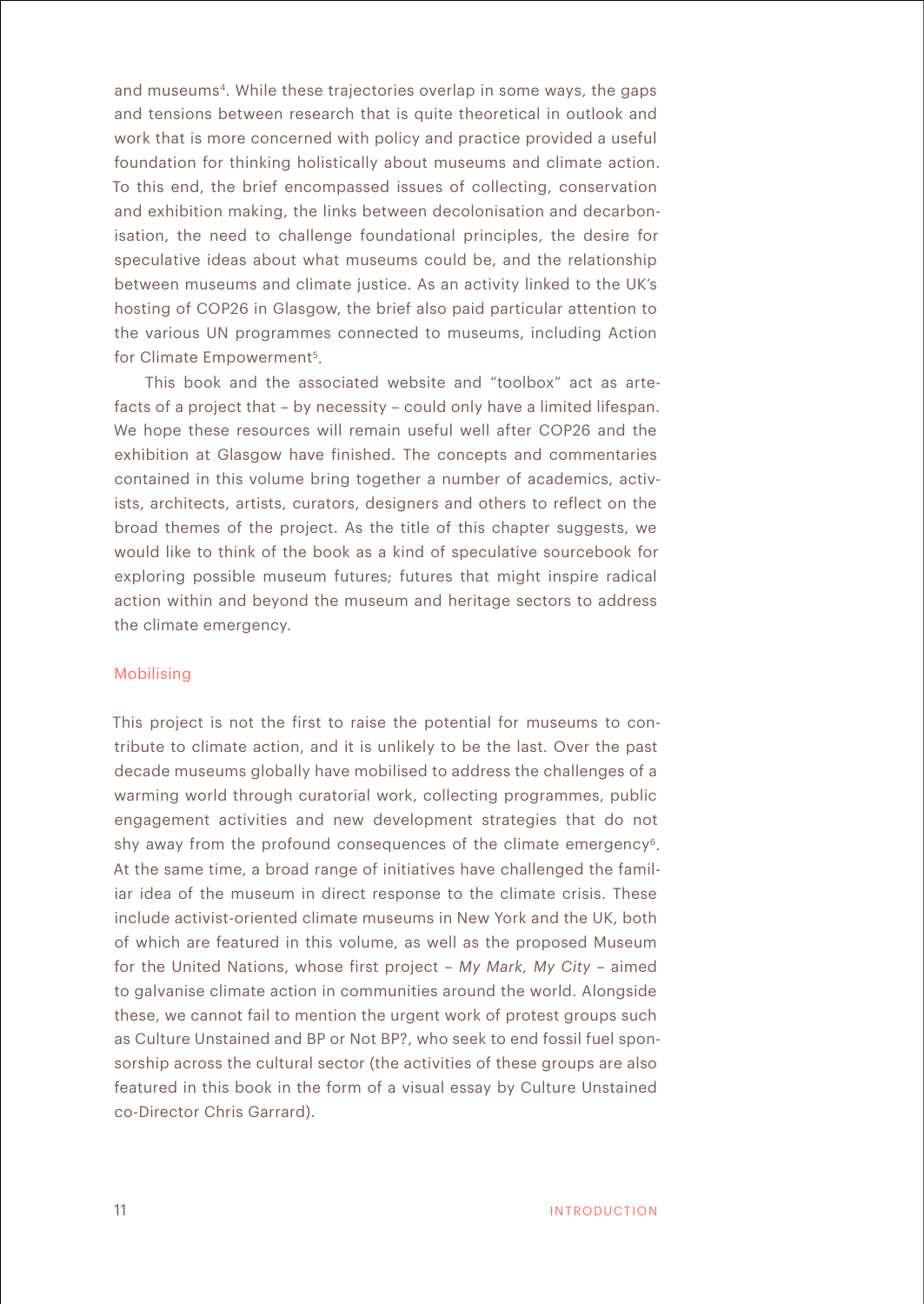A growing sub-field of climate related publications in museums studies has also begun to explore this topic in recent years, including three special issues of relevant academic journals in 2020 alone7 . The breadth of case studies, creative interventions and conceptual approaches found across this literature provides a valuable overview of the manifold ways in which museums intersect with climate action. Some of the main dimensions of this work include the idea that museums are "trusted spaces" in which different publics can engage with the science of climate change<sup>8</sup>; the possibility for collections - especially natural history collections – to inform new approaches to biodiversity conservation9; the need for museums to promote alternative forms of consumption<sup>10</sup>; the opportunities for cross-cultural engagement that may emerge around specific objects and narratives related to climate change<sup>11</sup>; and the potential to break down the boundaries between nature and culture through different modes of conservation and curating<sup>12</sup>. What such work highlights most clearly is the fact there is no single pathway or theory of change for the sector in relation to climate issues – addressing this crisis involves new imaginaries, new practices, new concepts and new strategic alignments.

There are important parallels here with broader initiatives that aim to address the ongoing role of museums and heritage in supporting systemic forms of racism and inequality. In the UK and the US, campaign groups and forums such as Museum Detox, Museums Are Not Neutral, Museum as Muck and Decolonize This Place have drawn attention to the historical and contemporary injustices of the field in ways that often coalesce with the political dimensions of climate action. Such work helps to surface the dense entanglement of museums with questions of colonialism, imperialism, nationalism and industrial capitalism. Museums have never been isolated from the world, but their complicity in a range of oppressive and damaging structures is now being thrown into sharp focus on multiple fronts.

Across much of this work we find a recognition – sometimes explicit, sometimes implicit – that the emergence and spread of museums around the world tracks the rise of carbon emissions and environmental degradation in ways that can no longer be ignored. In his book *Museums in a Troubled World*, Roberts Janes describes the global museum 'franchise' as a valuable tool in the fight against climate change<sup>13</sup>. This franchise however may also be read as an artefact of the Industrial Revolution, or of various empires, or of the Great Acceleration. Museums are being called into question in this moment precisely because they can be seen as both an instrument and a legacy of the processes that have led to the climate crisis. Mobilising the infrastructure of museums to address this crisis means reckoning with a set of practices, institutions and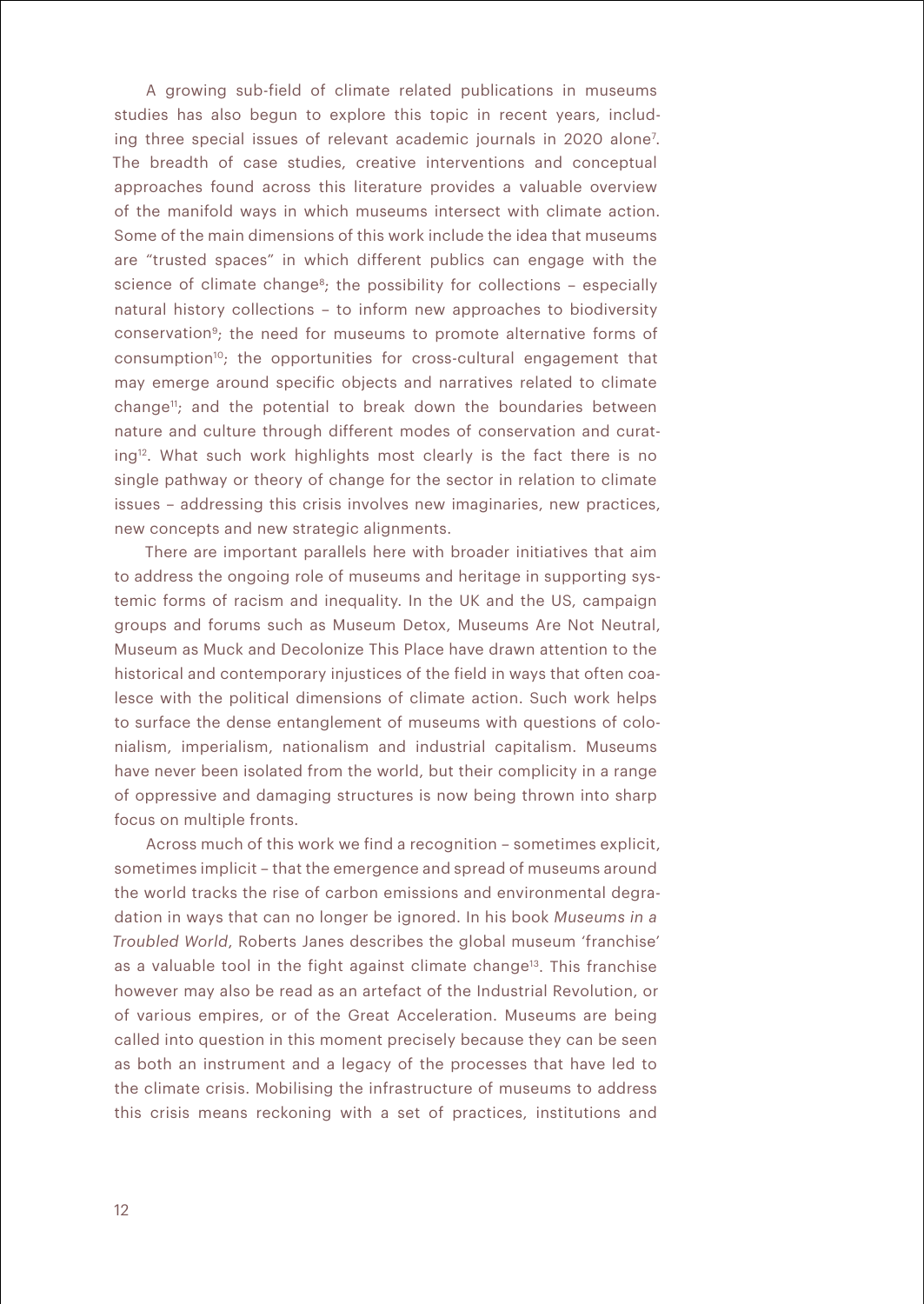ways of thinking that may need to be wholly repurposed, rather than simply "reimagined."

## Uncertain futures

Imagination, however, remains an essential tool in this process. Writing in his book *The Great Derangement*, Amitav Ghosh argues that 'the climate crisis is also a crisis of culture, and thus of the imagination'14. As such, there is an urgent need for new creative imaginaries to help confront the challenges of a warming world. *Reimagining Museums for Climate Action* has aimed to inspire and promote such imaginaries in a number of key areas. First, by recognising that museums are historically interwoven with the *problem* of climate change, we sought to underline the need for an epistemic shift in museological practice to bring about meaningful climate action. Second, by highlighting the manifold ways in which museums are to some extent already embedded in the work of climate action, we hoped to draw together disparate strategies and approaches from across the sector. Third, by expanding the conversation around this problem to those outside the rather narrow field of "museum studies," we sought to encourage transdisciplinary perspectives and positions. Finally, by embracing speculative design as a creative methodology for the field, the project has aimed to challenge preconceptions about what a museum could or should be.

The impacts of climate change are felt not just in rising temperatures, biodiversity loss and other environmental consequences, but in psychic experience, cultural responses, business, politics and our relationship to time and history<sup>15</sup>. This is the change museums are currently navigating, just as much as they are confronting the damaging effects of a warming world. This vastly expands the scope of museological "reimagining," which in our view can no longer be left to museologists alone.

Taken collectively, the concepts, stories and commentaries assembled in this book highlight a number of important transformations that might take place for museums to facilitate climate action. The first relates to breaking down boundaries and moving away from authoritarian values of order and control. In an inevitably altered future world, museums must accept and embrace the creative possibilities of uncertainty and change rather than work against these forces. This will mean rethinking the familiar structure of museums. Instead of centralised spaces and buildings, many of the ideas put forward for the competition emphasised non-hierarchical "networks" supporting decentralised methods of collecting, curating, education and research. Such a shift would bring museums closer to the communities they ostensibly serve: another key theme that can be observed in different ways across the book. It is no doubt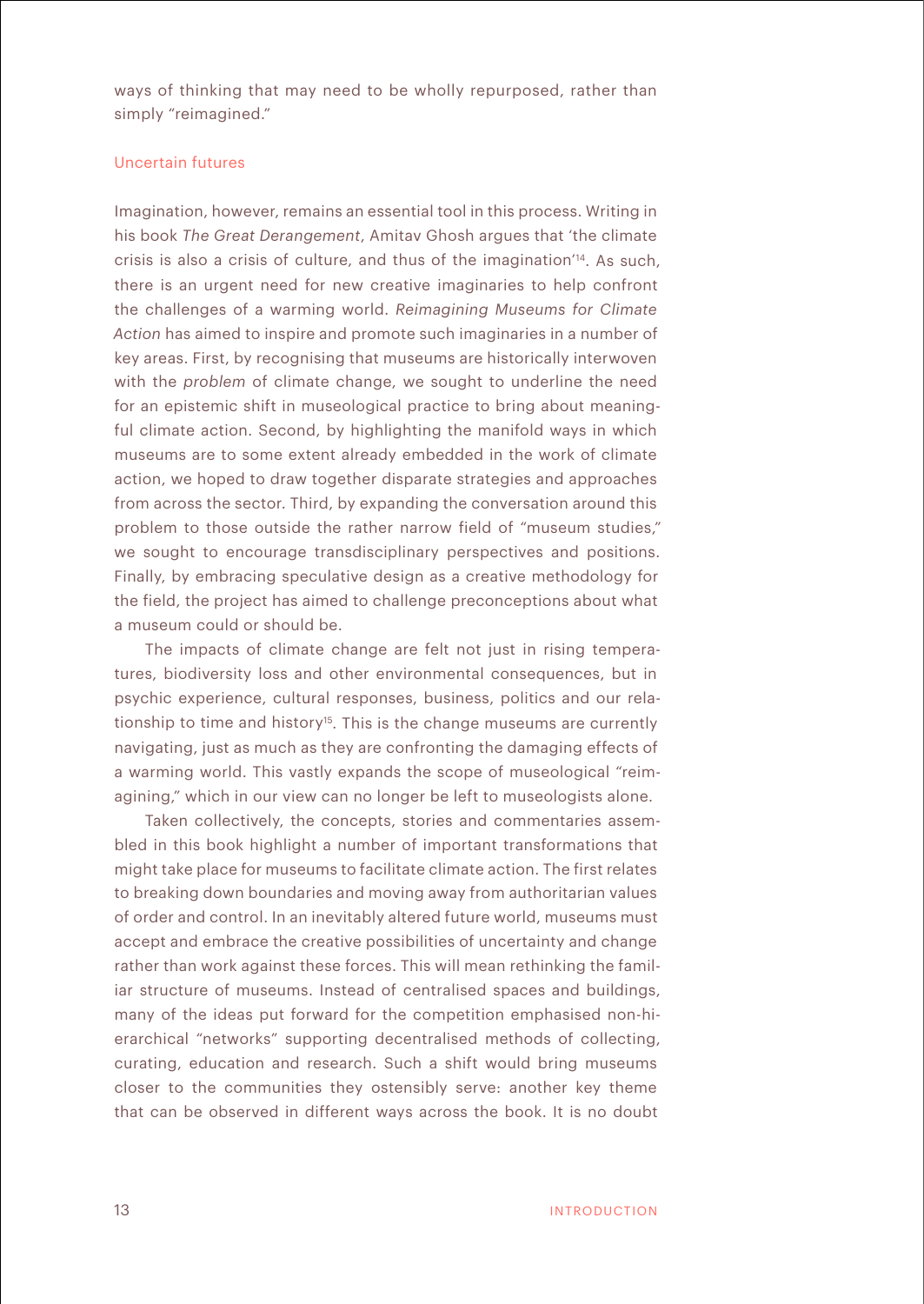telling that many of the ideas submitted to the competition highlighted the relationship between traditional museums and the varied processes by which capitalism extracts and accumulates value from the world. Working *with* and going *to* people rather than taking objects *from* them may seem like a modest strategy, but – if implemented properly – such an approach could fundamentally reorient the purpose of museums.

As many contributors to this volume and the project as a whole noted, all of the above would require a significant rethink of the way museums have typically been governed and managed. Certain crises demand new forms of decision making where experts and lay people can come together to imagine new futures. As Mark Chambers puts it in his conversation with Climate Museum Director Miranda Massie (see 'Climate Commons'), 'we need creatives and the public to cocreate clear visions of possible futures that include and support those who've been excluded from traditional official visions of who makes the future.' As Chambers also notes, design is 'the first manifestation of intent.' In many ways this project and this book attempt to address the questions that inevitably follow: 'what do we intend to do? What exactly is our intent now?' The "intent" of climate action is usually communicated through numbers, charts and diagrams: reduce global greenhouse gas emissions to a certain level to ensure average temperatures do not cross a particular threshold. It hardly needs stating however that the simplicity of this intent masks a complex array of possible actions and future scenarios.

With each new Assessment Report from the Intergovernmental Panel on Climate Change, there is greater clarity on what kind of future the planet's biosphere is racing towards without concerted action, but the social, political, cultural and economic dimensions of this future are less clear-cut. Put simply, if certain systems do not change, the impacts of climate breakdown are likely to be so severe that things will *still* change beyond recognition; by the same token, the transformations required to *avert* such changes will mean altering the familiar contours of life for many people around the world to an unprecedented degree. "Reimagining" museums in this context means navigating a constantly shifting terrain of social, political, economic and environmental transformations that are likely to veer between the inescapable and the desirable. As a participatory thought experiment, *Reimagining Museums for Climate Action* asks how museums and other cultural institutions might help to deliver the "intent" mapped out by the IPCC, but we remain mindful of the fact addressing this goal may well involve fundamental changes to the very substance of museological thinking and practice.